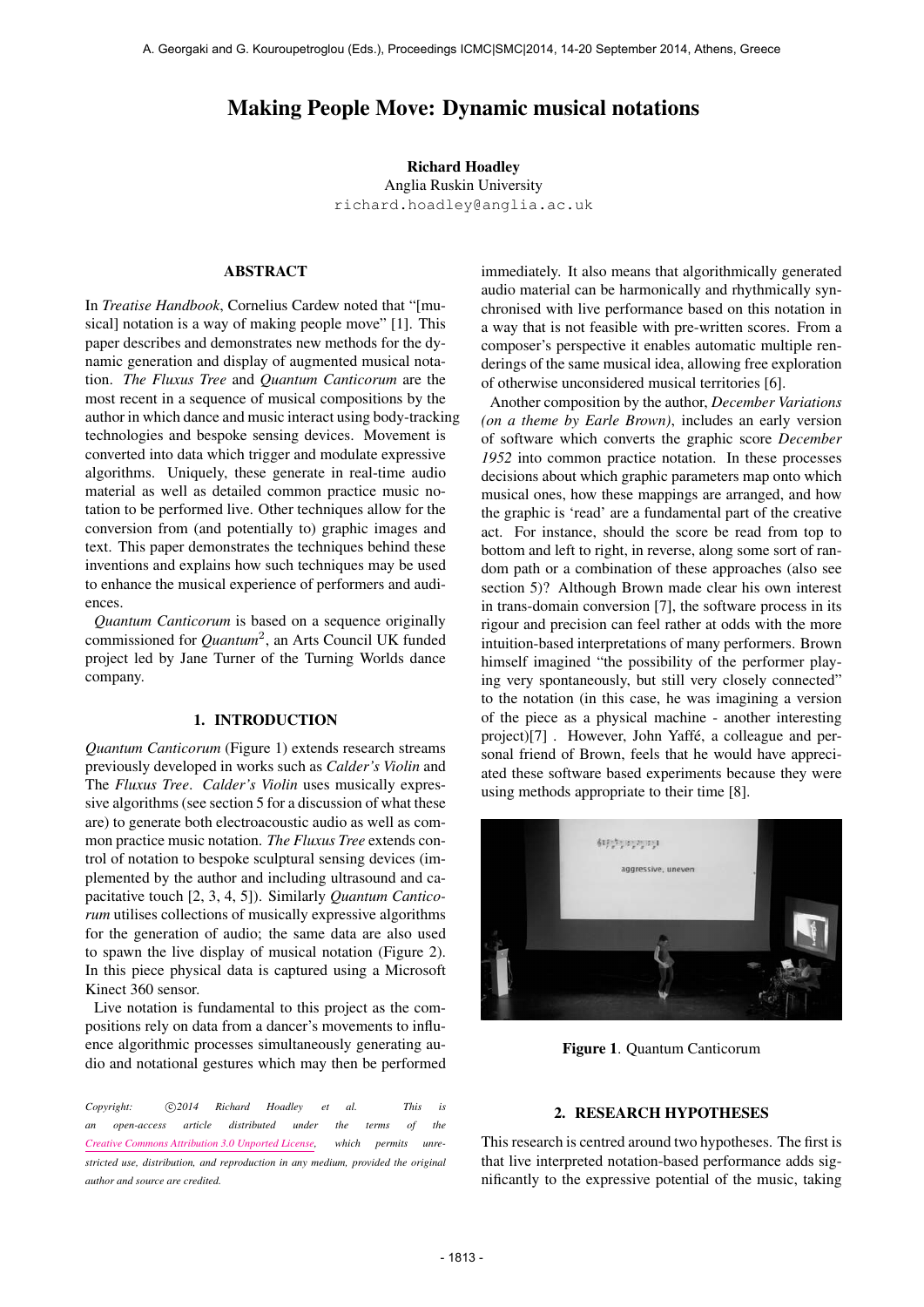advantage of a musician's years of training, experience and memory (both mental and muscle). Associated with this is a requirement that in order to make the processes fully generative the notation must be generated at the time and so cannot be notated beforehand without compromise. (Altough, of course, the composer is perfectly at liberty to accept this compromise.)

The second hypothesis is that it is creatively interesting to map physical movement, images and other expressive domains onto the musical one. It may be considered that this is happening already - in the expressive movements of performing musicians perhaps subconsciously seek to amplify musical expression, in the 'conversion' of visual data into the freely-composed musically expressive material of opera or film composers, or perhaps in the creations of synaesthetes [9]. Ultimately, judgment over the validity or otherwise of these hypotheses rests on the experience of the compositions for audience and performers.

The representations created by these projects is not confined to common practice notation. Of particular interest is the ability to generate graphic, image and text elements alongside music notation, making it feasible to generate graphics similar to those of Cornelius Cardew (for instance, *Treatise* [10]) automatically, interactively and algorithmically.

Emerging from the live generation of common practice notation are new perspectives on the relationship between improvisation and notation and on the nature of sight-reading. This method of composition means that, to an extent, performers are required to sight-read the music. However, it is also the case that during rehearsal performers become increasingly aware of the type of music that awaits them. It is part of the creative process to ensure that the music can be semi-improved satisfactorily. The author has discussed this issue extensively with collaborating musicians and all have expressed enthusiasm and interest in the system after experimentation [11]. By definition the process produces neither 'right' or 'wrong' notes, so a 'platonic' version of the piece does not exist [12].



Figure 2. Generated notation in Quantum Canticorum (clarinet)

#### 3. MEDIA ASSETS

Videos of performances of the compositions mentioned in this paper are available for viewing or download at the following addresses:

• Calder's Violin: <http://www.goo.gl/ktp6KA>

- The Fluxus Tree: <http://www.goo.gl/bY80Y>
- Quantum Canticorum: <https://vimeo.com/91736284>
- December Variations: <http://www.goo.gl/gHvy5X>

#### 4. TECHNICAL METHODS

In these compositions algorithmic material is generated through scheduling, physical interaction via a range of bespoke and manufactured devices, image analysis or a combination of these elements. Functions and processes are constructed within the language part of the SuperCollider (SC) environment [13] or directly on any microprocessors used (usually Arduino or mbed). The algorithms generate time, frequency, amplitude and control values which are then sent to either the SC synth or via Open Sound Control (OSC), (using an SC class by the author) to the programme INSCORE [14] which is able to generate a variety of notations, including standard music notation. While, for both technical and musical reasons I am currently concentrating on the latter aspect, I am involved in other collaborative projects using generative graphics and text.

### 5. MAPPING EXPRESSIVE ALGORITHMS

Although regarded by some as at best a mixed blessing, for there to be interaction between the physical world and digital processes, some form of mapping must be designed and implemented - a huge amount of research has gone into the investigation of this complex area (see section 6 for a small selection). While there are as many mapping strategies as there are new instruments and compositions, in general a balance is sought between responsiveness, control, consistency and reward. To illustrate, an example one such strategy is described here. It should be emphasised that a composition may well include any number or type of such strategies and that their adoption by performers must be considered an integral part of the rehearsal process. In *Quantum Canticorum* the aim was to find a way of reflecting the dancer's movements in the expression contained within the musical notation as well as within the generated audio. The music originates in a number of algorithms which use sequences of pitch/frequency values. An example of one such sequence is [ 0, 3, 1, 0, 1, 0, 9, 10, 11, 1, 7, 0, 8, 2, 4, 6, 5 ]. One such mapping strategy within the piece takes position data from the dancer's wrists and right hip. These data are then used to determine two musical parameters. The general tessitura of the music will be determined by the average height of the dancer's wrists (the depth of the averaging is also a creative decision). Then, the average amount of movement indicated by the data influences the density of notes generated - typically, as might be predicted (but not predicated), more movement generates a higher density of notes. Other similar parameters can be used to determine note length, for instance. Usually, such parameters are used in order to generate material with particular expressive features. Examples of contrasting phrases generated in this way are illustrated in figures 3 and 4.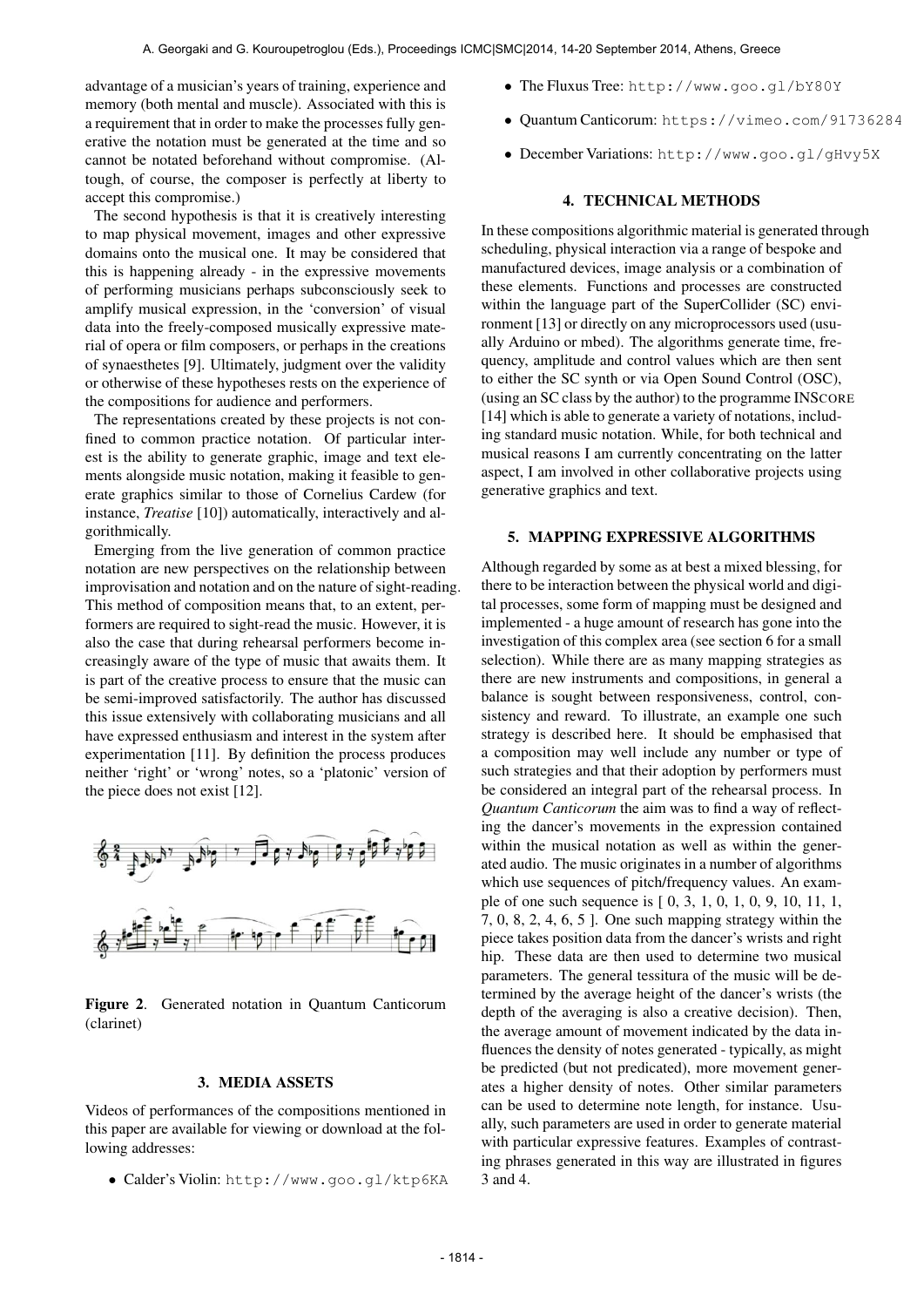

Figure 3. An 'expressive' phrase



Figure 4. An 'aggressive' phrase

These algorithms are described as 'musically expressive' because the principal motivation in their design is to emulate my own ideas and gestures: imaginings that are traditionally expressive in musical terms. This iterative process of imagining, implementing, re-imagining, re-implementing and so on, itself plays a very important role in the development of both algorithm (function), musical gesture and indeed the musical context in which these gestures are to occur, as it does in more traditional notation-based composition. All of these components work together as musical composition. In order to make the gestures produced by the algorithms fully a part of the composition, elements (arguments) were included in order to increase what I would term their 'expressivity': controls on note duration (tempo/rubato), amplitude, note length (articulation), etc. In other projects, these functions might be extended in a way that reflects both the extension of an algorithm's functionality in software and the musical development of a melody, a phrases shape or the nuance of a harmony [11].

### 6. RELATED WORK

While there is a significant amount of related work in each of these areas, there has been less effort spent in connecting them. It is the increasing ubiquity of communication protocols such as OSC that has enabled similar work to develop as well as an acceptance of the importance of composable design in software. Examples of one of the more prominent research areas regularly presented at relevant conferences have involved the investigation of mapping between interface and audio; movement and gesture of course play a major role in this [15, 16, 17, 18, 19], etc.

There has been a tendency to focus less on the use of music notation itself, perhaps reflecting the view that technology has previously only had a role in the replacement of older music engraving technology rather than playing an active part in the creative development of the score itself.

Interest in this area has been developing, however: see Wulfson [6] and more recently Resch [20]. Hope [12] provides an excellent overview of the area. Related projects described elsewhere include *MaxScore* [21], *eScore* [22] and the *Bach Project* [23]. While notation generated digitally inevitably originates from algorithmic sources, there are fewer examples that include manipulation and display of common practice notation detail rather than the manipulations of pre-generated graphics files. As some of the main elements of common practice notation, such as notes

and durations, are easily algorithmically controllable (under certain constraints), this is significant.

Examples of compositions where the use live notation is crucial include *Zero Waste* by Nick Didkovsky (2002), *No Clergy* by Kevin Baird (2005) [24], *Leave No Trace*, by Michael Alcorn (2006) [22], *Flood Tide* by John Eacott (2008) [25], *Live Cell* by Kingsley Ash and Nikos Stavropoulos (2011) [26], *Native Alien* by Sandeep Bhagwati (2011), *Roomtone Variations* by Nicolas Collins (2013), and a performance led by Lyle Mays utilising the Bach Project [27]. Ryan Ross Smith provides an excellent webbased collections of animated and open scores on his website [28].

#### 7. CONCLUSIONS

This demonstration paper seeks to draw general techniques from practice-led research into music interfaces and the real-time algorithmic generation of material. In particular it attempts to integrate this with musicians' live performance through the use of performance data in the generation of common practice music notation.

#### 8. REFERENCES

- [1] C. Cardew, *Treatise Handbook*. London: Peters Edition, 1971.
- [2] R. Hoadley, "Implementation and development of sculptural interfaces for digital performance of music through embodied expression," in *Proceedings of the Electronic Visualisation and the Arts Conference*, ser. Electronic Workshops in Computing, A. Seal, J. Bowen, and K. Ng, Eds. London: British Computer Society, July 2010, pp. 246–253.
- [3] ——, "Form and function: Examples of music interface design," in *Proceedings of the British Computer Society Human Computer Interaction Conference*, T. McEwan and L. MacKinnon, Eds. University of Abertay, Dundee, UK: British Computer Society, 2010, pp. 479–483.
- [4] ——, "Sculpture as music interface," in *Proceedings of International Computer Music Conference*, M. Adkins and B. Isaacs, Eds. Huddersfield: International Computer Music Association, 2011, pp. 441–444.
- [5] ——, "The fluxus tree (performance)," in *Proceedings of the LIVE INTERFACES: Performance, Art, Music Symposium*, Leeds, September 2012.
- [6] H. Wulfson, G. Barrett, and M. Winter, "Automatic notation generators," in *Proceedings of New Interfaces for Musical Expression*, New York, 2007.
- [7] E. Brown, "On December 1952," *American Music*, vol. 26, no. 1, pp. 1–12, 2008.
- [8] J. Yaffe, *personal communication*, October 2013.
- [9] J. Harrison, *Synaesthesia: The Strangest Thing*. Oxford: OUP, 2001.